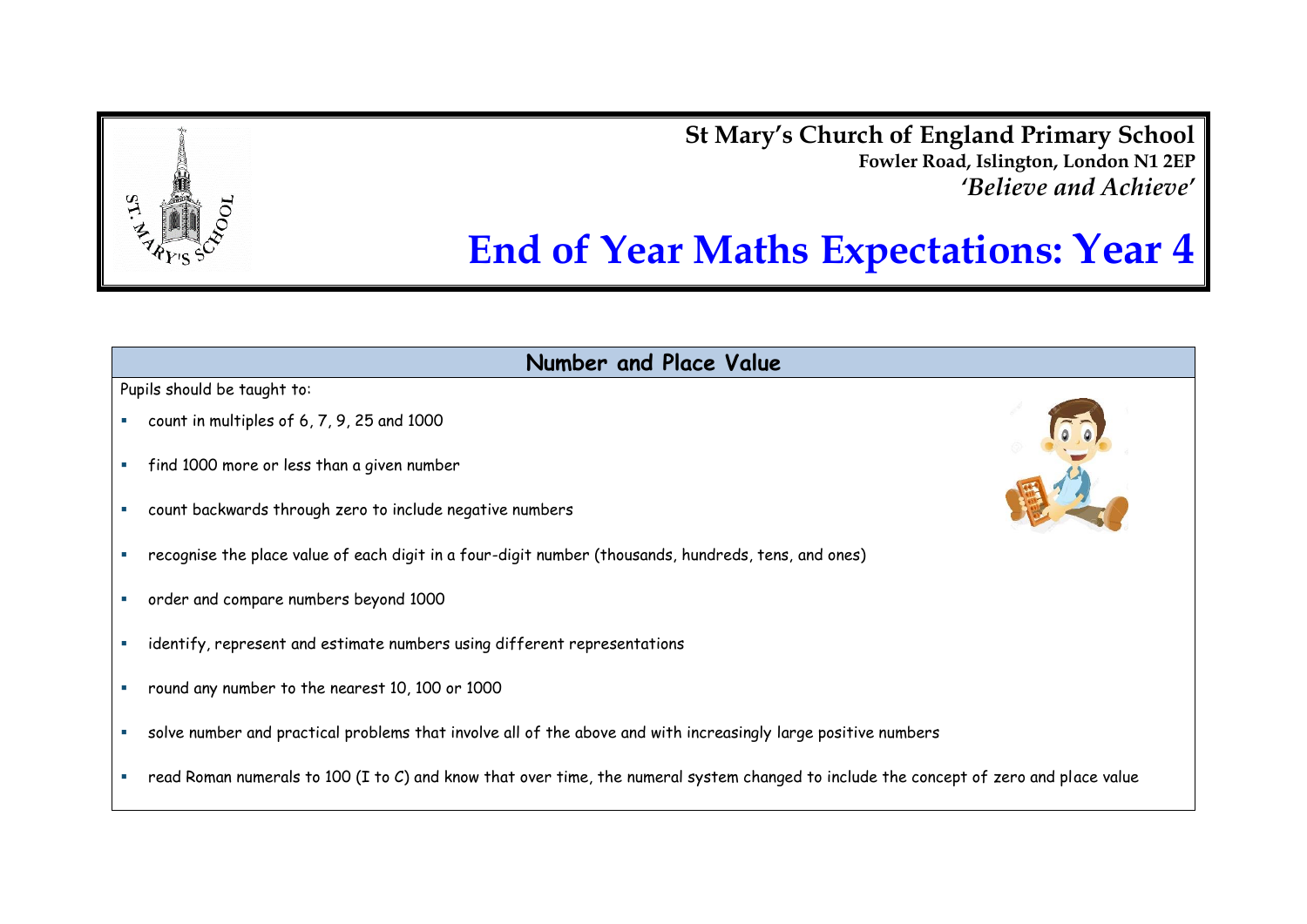## **Addition and subtraction**

Pupils should be taught to:

- add and subtract numbers with up to 4 digits using the formal written methods of columnar addition and subtraction where appropriate
- estimate and use inverse operations to check answers to a calculation
- solve addition and subtraction two-step problems in contexts, deciding which operations and methods to use and why. add and subtract numbers with up to 4 digits using the formal written methods of columnar addition and subtraction where appropriate
- estimate and use inverse operations to check answers to a calculation
- solve addition and subtraction two-step problems in contexts, deciding which operations and methods to use and why.

### **Multiplication and division**

- recall multiplication and division facts for multiplication tables up to 12 × 12
- use place value, known and derived facts to multiply and divide mentally, including: multiplying by 0 and 1; dividing by 1; multiplying together three numbers
- recognise and use factor pairs and commutativity in mental calculations
- multiply two-digit and three-digit numbers by a one-digit number using formal written layout
- solve problems involving multiplying and adding, including using the distributive law to multiply two digit numbers by one digit, integer scaling problems and harder correspondence problems such as n objects are connected to m objects.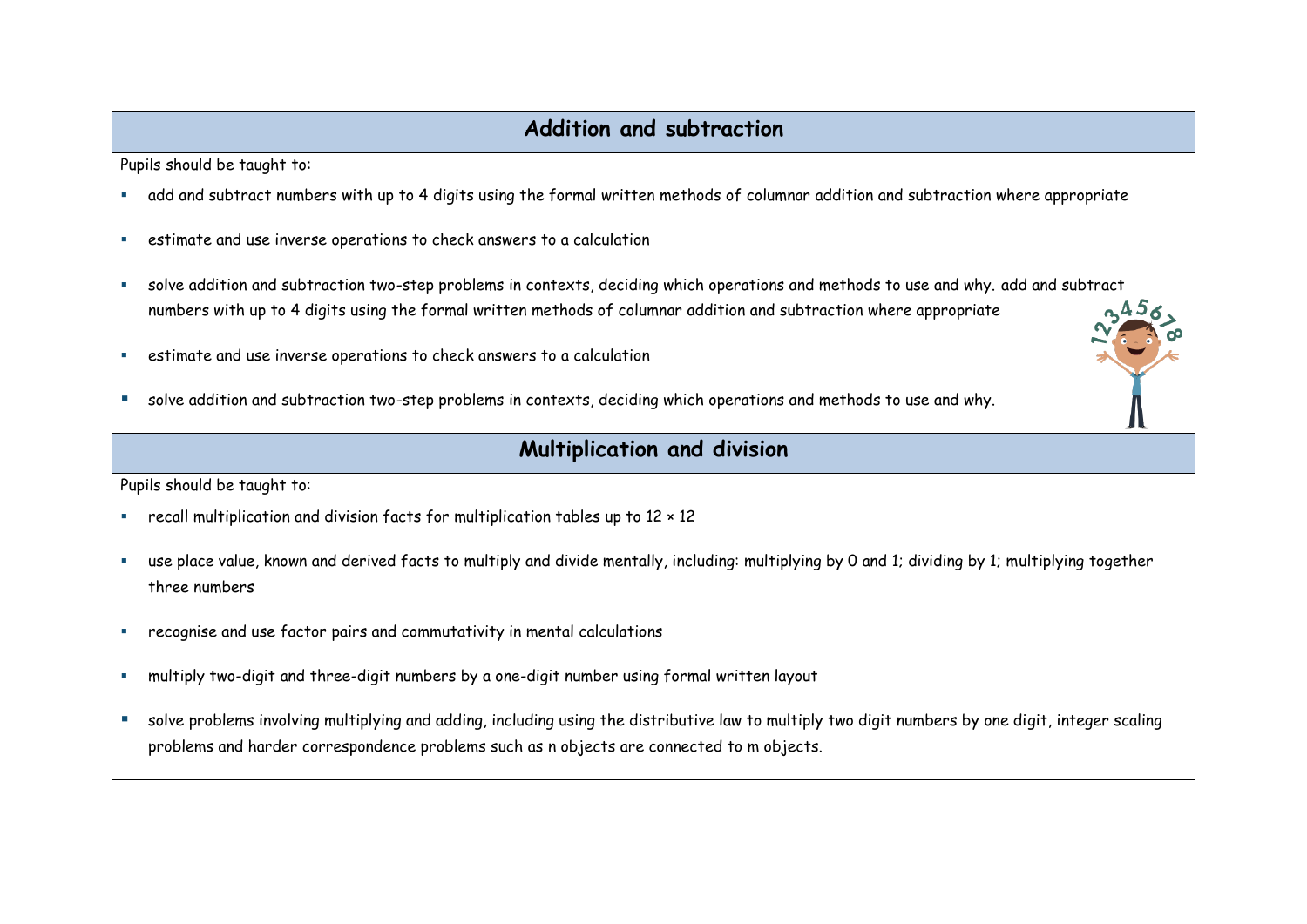## **Fractions**

Pupils should be taught to:

- recognise and show, using diagrams, families of common equivalent fractions
- count up and down in hundredths; recognise that hundredths arise when dividing an object by one hundred and dividing tenths by ten.
- solve problems involving increasingly harder fractions to calculate quantities, and fractions to divide quantities, including non-unit fractions where the answer is a whole number
- add and subtract fractions with the same denominator
- recognise and write decimal equivalents of any number of tenths or hundredths
- $\blacksquare$  recognise and write decimal equivalents to  $^4$ 1  $\frac{1}{2}$ , 4 3
- find the effect of dividing a one- or two-digit number by 10 and 100, identifying the value of the digits in the answer as ones, tenths and hundredths
- round decimals with one decimal place to the nearest whole number
- compare numbers with the same number of decimal places up to two decimal places
- solve simple measure and money problems involving fractions and decimals to two decimal places.

#### **Measurement**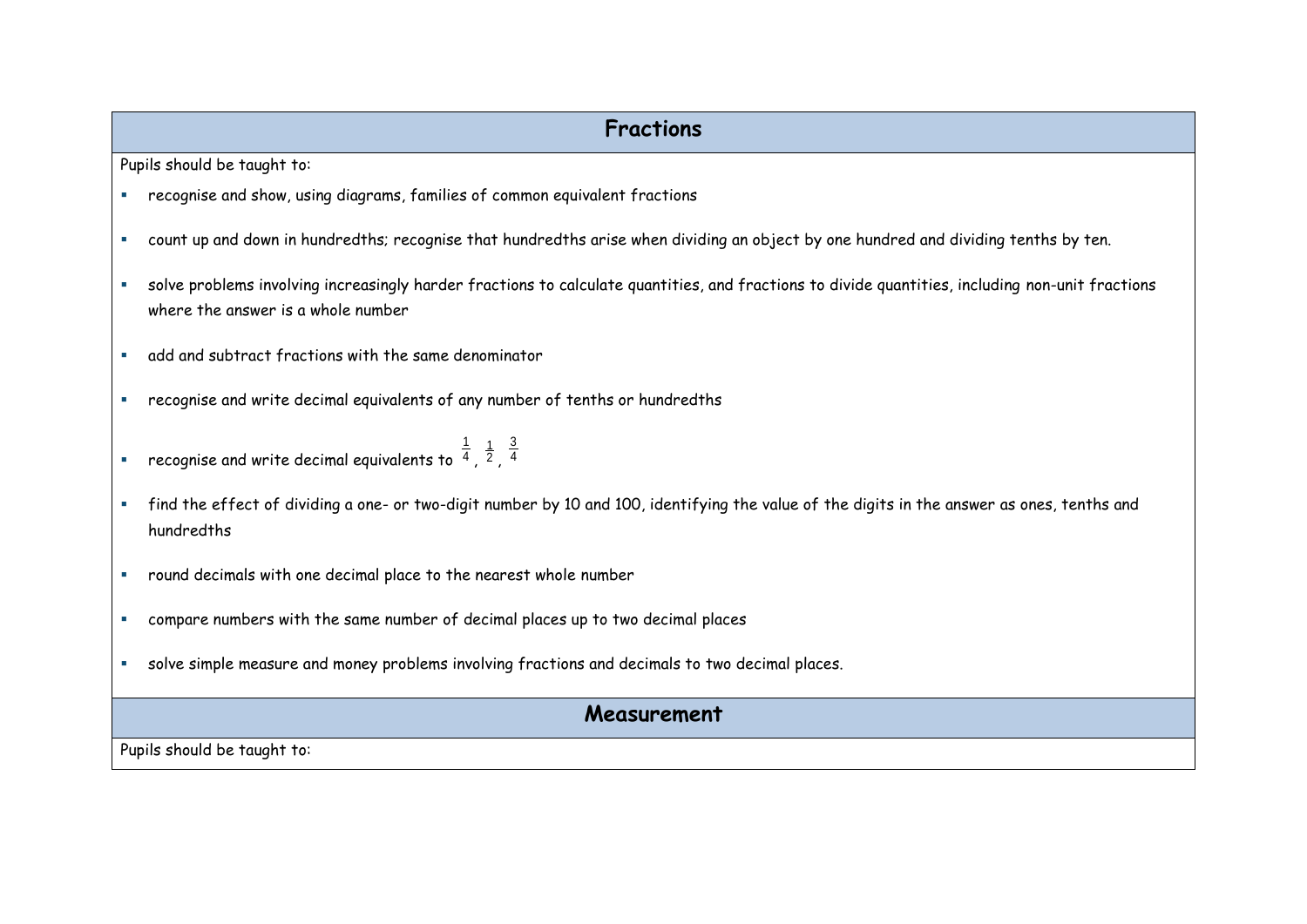- Convert between different units of measure [for example, kilometre to metre; hour to minute]
- measure and calculate the perimeter of a rectilinear figure (including squares) in centimetres and metres
- find the area of rectilinear shapes by counting squares
- estimate, compare and calculate different measures, including money in pounds and pence
- read, write and convert time between analogue and digital 12- and 24-hour clocks
- solve problems involving converting from hours to minutes; minutes to seconds; years to months; weeks to days. Convert between different units of measure [for example, kilometre to metre; hour to minute]
- measure and calculate the perimeter of a rectilinear figure (including squares) in centimetres and metres
- find the area of rectilinear shapes by counting squares
- estimate, compare and calculate different measures, including money in pounds and pence
- read, write and convert time between analogue and digital 12- and 24-hour clocks
- solve problems involving converting from hours to minutes; minutes to seconds; years to months; weeks to days.

## **Geometry – Properties of shape**

- compare and classify geometric shapes, including quadrilaterals and triangles, based on their properties and sizes
- identify acute and obtuse angles and compare and order angles up to two right angles by size